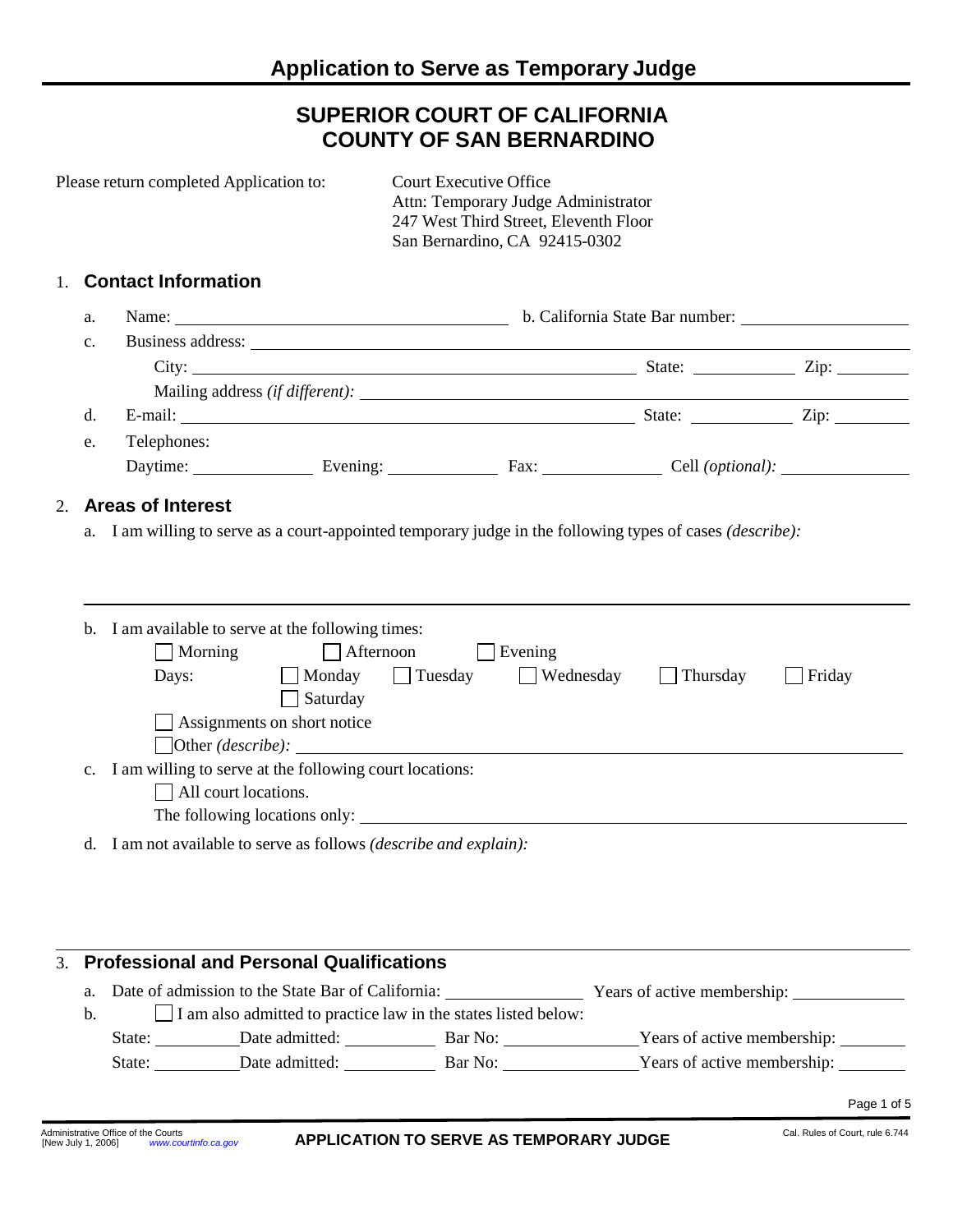|                                                                                                       | d.                                                                                                        | <b>Professional and Personal Qualifications (continued)</b><br>c. Are you in good standing in each state where you are licensed to practice law?<br>$ $   Yes<br>N <sub>0</sub><br>(If no, provide an explanation in Attachment 3c.)<br>□ I am certified as a specialist by the State Bar of California Board of Legal Specialization or by an organization<br>whose certification program has been accredited by the State Bar of California.<br>Areas of specialization:                                                                        |  |  |  |
|-------------------------------------------------------------------------------------------------------|-----------------------------------------------------------------------------------------------------------|---------------------------------------------------------------------------------------------------------------------------------------------------------------------------------------------------------------------------------------------------------------------------------------------------------------------------------------------------------------------------------------------------------------------------------------------------------------------------------------------------------------------------------------------------|--|--|--|
|                                                                                                       | e.                                                                                                        | $\Box$ I am certified as a legal specialist by other states or organizations as follows ( <i>specify</i> ):<br>Areas of specialization:                                                                                                                                                                                                                                                                                                                                                                                                           |  |  |  |
|                                                                                                       | f.<br>g.                                                                                                  | Have you ever been disciplined by the State Bar of California or by a bar association or other professional licensing<br>entity in any state or by a court of record, including being sanctioned or held in contempt?<br>$\Box$ Yes<br>N <sub>o</sub><br>Do you have any disciplinary action pending against you by the State Bar of California or by a bar association or<br>other professional licensing agency in any state or by a court of record, including any proceeding for the imposition<br>of sanctions or for contempt?<br>Yes<br>No |  |  |  |
|                                                                                                       | h.                                                                                                        | Have you ever been convicted or pleaded no contest to a felony or misdemeanor?<br>Yes<br>N <sub>0</sub>                                                                                                                                                                                                                                                                                                                                                                                                                                           |  |  |  |
| Are you a defendant in any pending felony or misdemeanor proceeding?<br>$\Box$ Yes<br>$\Box$ No<br>i. |                                                                                                           |                                                                                                                                                                                                                                                                                                                                                                                                                                                                                                                                                   |  |  |  |
|                                                                                                       | Have you ever been a party to any legal proceeding?<br>Yes<br>$\exists$ No                                |                                                                                                                                                                                                                                                                                                                                                                                                                                                                                                                                                   |  |  |  |
|                                                                                                       | (If you answered yes to questions $3f, g, h, i, or j$ , provide additional information in an Attachment.) |                                                                                                                                                                                                                                                                                                                                                                                                                                                                                                                                                   |  |  |  |
|                                                                                                       |                                                                                                           | 5. Practical Experience                                                                                                                                                                                                                                                                                                                                                                                                                                                                                                                           |  |  |  |
|                                                                                                       | a.                                                                                                        | The principal portion of my law practice in California is in the following courts (specify state and federal courts,<br>including trial and appellate courts, if applicable):                                                                                                                                                                                                                                                                                                                                                                     |  |  |  |
|                                                                                                       | b.                                                                                                        | I currently practice in the following areas of law (list each subject area of law that occupies at least 10 percent of<br>your time):                                                                                                                                                                                                                                                                                                                                                                                                             |  |  |  |
|                                                                                                       | c.                                                                                                        | Do you hold yourself out publicly as representing exclusively one side in any area of litigation practice?<br>No (If yes, provide the following information):<br>Yes                                                                                                                                                                                                                                                                                                                                                                              |  |  |  |
|                                                                                                       |                                                                                                           | <b>Area of Practice</b><br><b>Side Represented</b>                                                                                                                                                                                                                                                                                                                                                                                                                                                                                                |  |  |  |

d. Do you represent one side in more than 90 percent of your cases in any area of litigation practice? Yes No *(If yes, provide the following information):*

Area of Practice Side Represented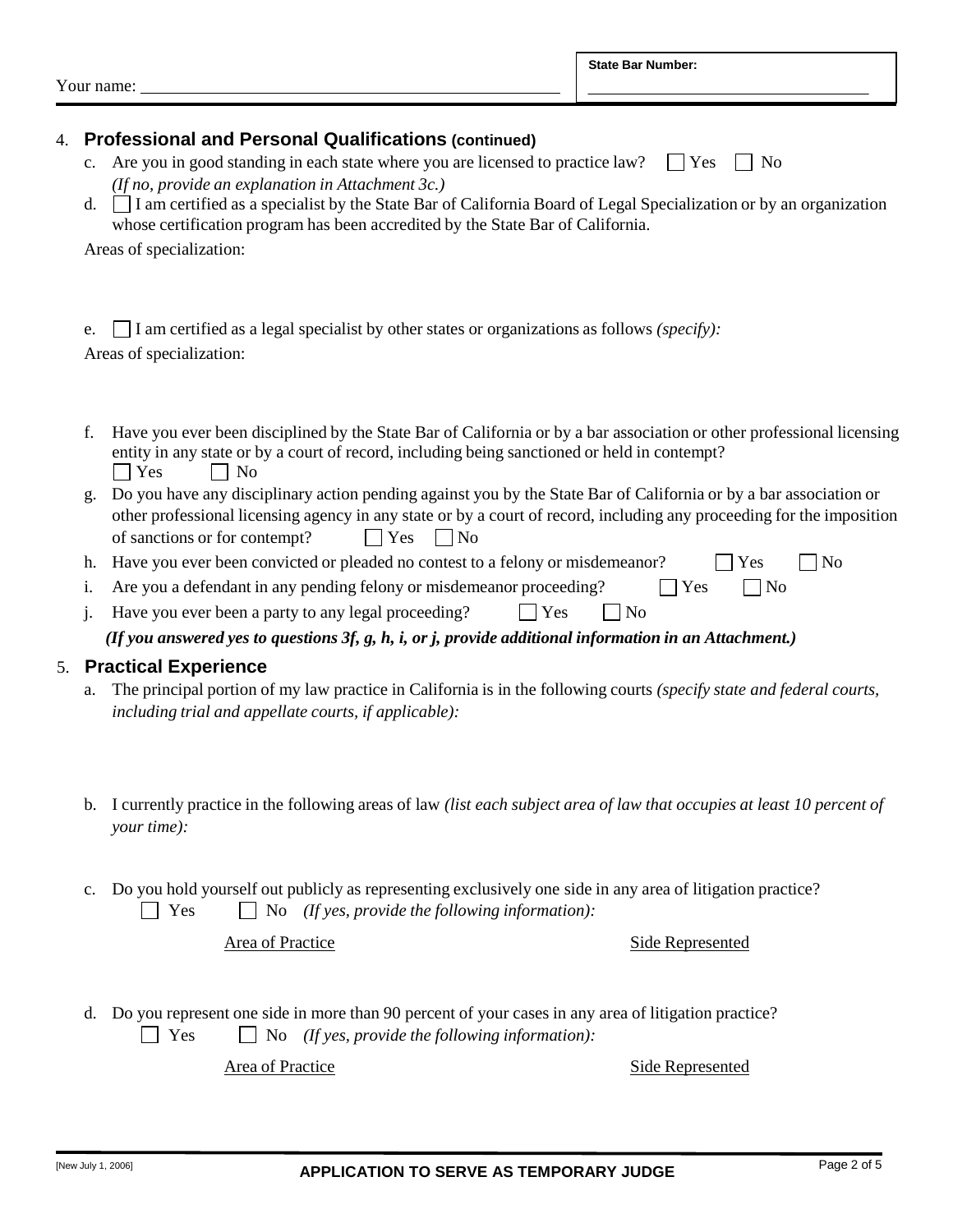Your name:

# 6. **Experience as a Temporary Judge**

- a. Have you ever previously served as a temporary judge?  $\Box$  Yes  $\Box$  No (If yes, describe in Attachment 5a your prior service, including the names of the courts and the locations where *you served, the approximate number and types of matters heard, and the approximate dates of service.)*
- b. Have you ever been removed by a court as temporary judge?  $\Box$  Yes  $\Box$  No (If yes, describe the circumstances in Attachment 5b, including the court, the date you were removed, and the *reasons for your removal.)*

## 7. **Training**

Describe any training that you have received that qualifies you (under California Rules of Court, rules 243.13–243.14) to serve as a court-appointed temporary judge, including the subjects, the dates, and the name of the court or other provider of the training:

| a.             | Bench conduct (describe):                                                                                  |
|----------------|------------------------------------------------------------------------------------------------------------|
| b.             | $\Box$ Ethics ( <i>describe</i> ):                                                                         |
| $\mathbf{C}$ . | $\Box$ Small claims ( <i>describe</i> ):                                                                   |
| d.             | $\int$ Traffic ( <i>describe</i> ):                                                                        |
| e.             | $\Box$ Other ( <i>describe</i> ): $\_\_\_\_\_\_\_\_\_\_\_\_\_\_\_\_\_\_\_\_$<br>Continued on Attachment 6. |

#### 8. **Additional Information**

Please respond to the following, if applicable:

a. The following facts concerning my background, situation, or circumstances may positively or negatively reflect on me or on my suitability for appointment and should be disclosed to the court.

Continued in Attachment 7a.

b. I ask the court to consider the following additional facts in support of my appointment:

Continued in Attachment 7b.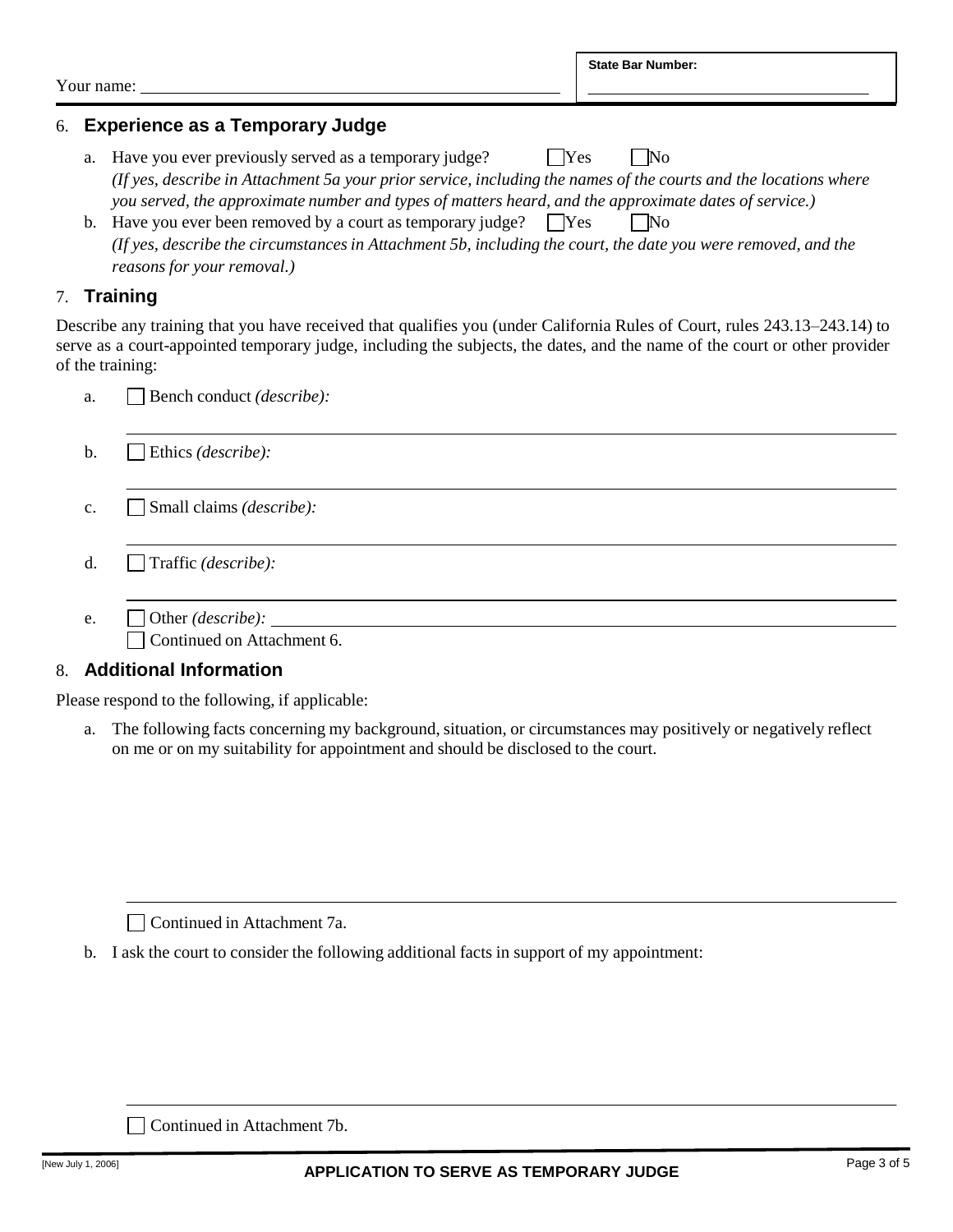#### 9. **Contact Persons**

It may be necessary to contact you regarding matters on which you have been involved as a temporary judge. Please list two individuals who will **always** know your whereabouts.

| a. | Name:                     |                 |              |     |
|----|---------------------------|-----------------|--------------|-----|
|    | First                     | Last            |              |     |
|    | Business address:         |                 |              |     |
|    | <b>Street</b>             | City            | <b>State</b> | Zip |
|    |                           | E-mail address: |              |     |
| b. | Name:                     |                 |              |     |
|    | First                     | Last            |              |     |
|    | Business address:         |                 |              |     |
|    | <b>Street</b>             | City            | <b>State</b> | Zip |
|    | Business Telephone no.: ( | E-mail address: |              |     |

#### 10. **References**

List two or more judicial officers who are familiar with your work:

- 11. I understand and acknowledge that the selection and appointment of a temporary judge is solely at the discretion of the court for the purpose of assisting the public and does not constitute an employment relationship.
- 12. I am aware of and will comply with all provisions of the Code of Judicial Ethics and the California Rules of Court concerning temporary judges.

I declare under penalty of perjury under the laws of the State of California that the foregoing, including statements made in all attachments, is true and correct. I understand that any misstatement or omission of material fact may disqualify me from serving as a temporary judge in this court.

 $\blacktriangleright$ 

Date:

(TYPE OF PRINT NAME OF APPLICANT) (SIGNATURE OF APPLICANT)

*(This application is not complete unless the* Waiver and Authorization for Release of Information *on the next page is signed by the applicant.)*